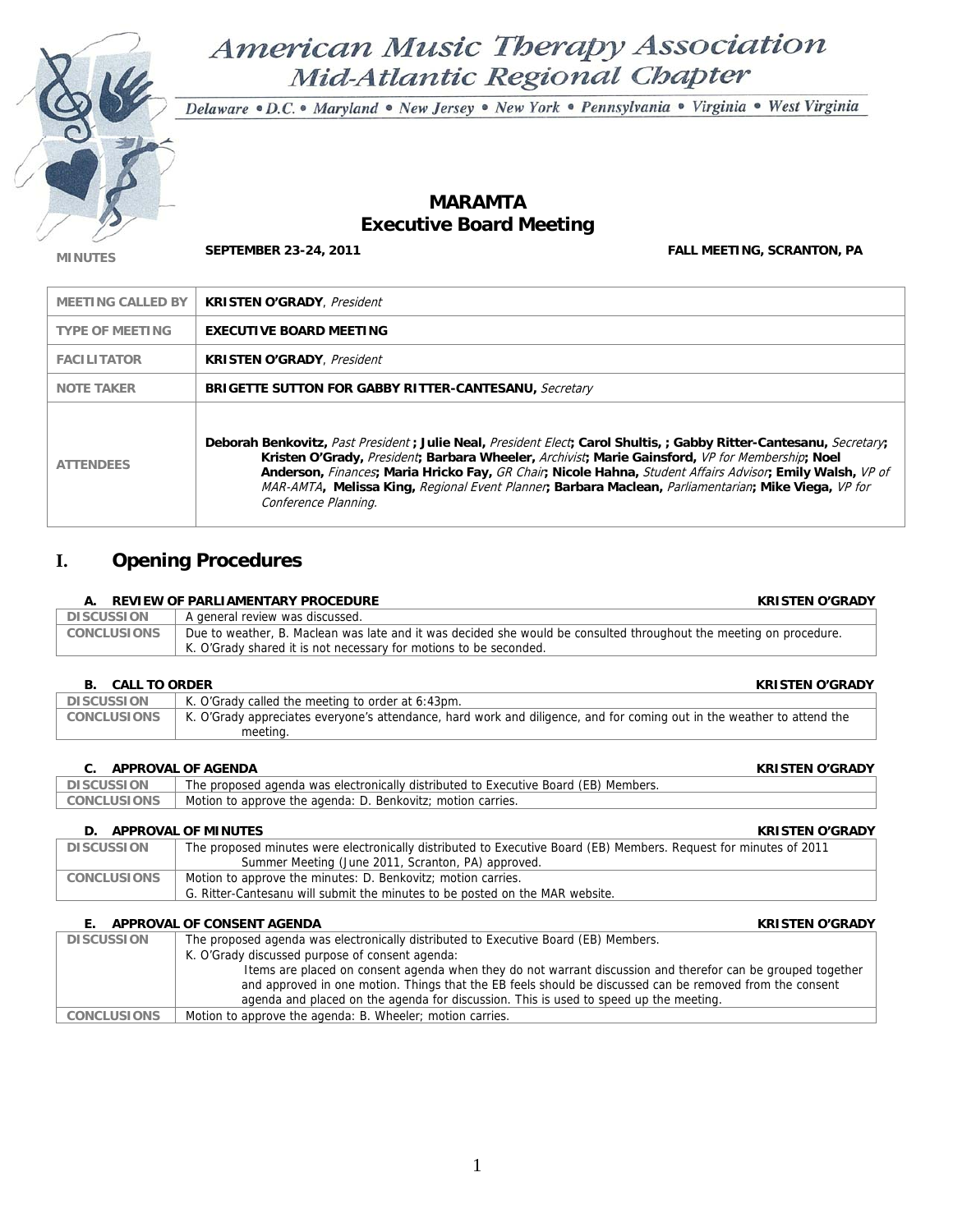## **II. Officer Report's**

#### **A.** PRESIDENT **KRISTEN O'GRADY CONSIDENT CONSIDERED ASSESS KRISTEN O'GRADY KRISTEN O'GRADY Welcoming remarks by K. O'Grady** A. National Conference: The EB will meet again at the National Conference in Atlanta on Thursday, November 17<sup>th</sup> from 6-7:20 and Friday, the 18<sup>th</sup> from 6:15-7:45pm and Saturday November 19<sup>th</sup> from 7:30-9:15am (General Membership Meeting). Hopefully everyone can attend and we will have full representation. 1. There is a \$150 reimbursement for EB members to attend all board meetings at the conference. 2. Information about the meetings should be posted on the Facebook page as well as the website to encourage attendance at the meetings as they are open meetings. 3. Members are also welcome to attend AMTA meetings as long as they are not executive meetings to get an idea of how their board functions. a. D. Benkovitz described attending a meeting and found it helpful and informative. B. Regional Conference: K. O'Grady would like to encourage people to visit the national offices while in Baltimore for the conference. Members can make an appointment and go visit. 1. D. Benkovitz described visiting the national offices and found it a valuable experience and recommends others going. **CONCLUSIONS ACTION ITEMS** PERSON RESPONSIBLE **DEADLINE** None identified.

| <b>B. PAST PRESIDENT</b><br><b>DEBBIE BENKOVITZ</b>                                                                              |                                                                                                                                                                                                                                                                                                                                                                                                                                                                                                                                                                                                                                                                                                                                                                                                                                                                                                                                                                                                                                                                                                                                                                                                                                                                                                                                                                                                                                                                                                                                                                                                                                                                                                                                                                                                                                                                                                    |                           |                 |  |  |
|----------------------------------------------------------------------------------------------------------------------------------|----------------------------------------------------------------------------------------------------------------------------------------------------------------------------------------------------------------------------------------------------------------------------------------------------------------------------------------------------------------------------------------------------------------------------------------------------------------------------------------------------------------------------------------------------------------------------------------------------------------------------------------------------------------------------------------------------------------------------------------------------------------------------------------------------------------------------------------------------------------------------------------------------------------------------------------------------------------------------------------------------------------------------------------------------------------------------------------------------------------------------------------------------------------------------------------------------------------------------------------------------------------------------------------------------------------------------------------------------------------------------------------------------------------------------------------------------------------------------------------------------------------------------------------------------------------------------------------------------------------------------------------------------------------------------------------------------------------------------------------------------------------------------------------------------------------------------------------------------------------------------------------------------|---------------------------|-----------------|--|--|
| <b>DISCUSSION</b>                                                                                                                | <b>Committee Members:</b><br>А.<br>D. Benkovitz is willing to help EB members fill out committees and is collecting names of people who would<br>1.<br>like to help and will be passing those names on.                                                                                                                                                                                                                                                                                                                                                                                                                                                                                                                                                                                                                                                                                                                                                                                                                                                                                                                                                                                                                                                                                                                                                                                                                                                                                                                                                                                                                                                                                                                                                                                                                                                                                            |                           |                 |  |  |
|                                                                                                                                  | Electronic Voting:<br>В.<br>D. Benkovitz would like to continue researching this topic and will present more information in November.<br>1.<br>Web links were sent electronically to the EB and would like everyone to look at these when they get a<br>chance.<br>a. The hope is electronic voting will increase the return rate and save money<br>b. It would parallel National as they are moving to electronic voting<br>c. D. Benkovitz is checking on varying prices and confidentiality concerns<br>d. An idea was shared to have a test or practice run before the election to work out quirks<br>An idea was shared that a preliminary/test run vote could be used to gather<br>1.<br>nominees (recruit candidates), explain what the job duties/committees are and<br>assess people's interest in electronic balloting.<br>e. K. O'Grady recommends keeping and maintaining a list of who would prefer a paper ballet.<br>EB voiced a concern that if there are only a handful of paper ballets, how do we<br>1.<br>maintain confidentiality?<br>EB voiced another concern, how do we ensure members only vote once?<br>2.<br>How are we currently ensuring this, or can it be ensured?<br>a.<br>Idea was discussed of including a disclaimer that anonymity may be lost if you<br>3.<br>choose to vote with a paper ballet and that you may choose an electronic ballet.<br>f. K. O'Grady would like to hear if the membership is interested in electronic voting.<br>g. Another concern is verifying email addresses and membership for voting<br>h. Bylaws will need to be updated as currently they state ballets will be mailed.<br>D. Benkovitz will draft bylaws eventually that will not specify a method of voting.<br>1.<br>To change the constitution and bylaws, membership has to vote.<br>2.<br>D. Benkovitz will draft information for the membership to vote on at<br>a. |                           |                 |  |  |
|                                                                                                                                  | Atlanta conference.<br>Due to a time crunch, all background information will need to be<br>b.<br>done by the Regional conference in March so voting can take place.                                                                                                                                                                                                                                                                                                                                                                                                                                                                                                                                                                                                                                                                                                                                                                                                                                                                                                                                                                                                                                                                                                                                                                                                                                                                                                                                                                                                                                                                                                                                                                                                                                                                                                                                |                           |                 |  |  |
| <b>CONCLUSIONS</b>                                                                                                               | Everyone is interested in continuing this research. D. Benkovitz will continue to research the above presented ideas and plans<br>to have a proposal by Atlanta for the board to discuss. She will also formulate some questions and have a cost<br>assessment so the Board can discuss a try out as a test drive of a company. She will also think about the bylaws and<br>changes that will need to be made for electronic voting.                                                                                                                                                                                                                                                                                                                                                                                                                                                                                                                                                                                                                                                                                                                                                                                                                                                                                                                                                                                                                                                                                                                                                                                                                                                                                                                                                                                                                                                               |                           |                 |  |  |
| <b>ACTION ITEMS</b>                                                                                                              |                                                                                                                                                                                                                                                                                                                                                                                                                                                                                                                                                                                                                                                                                                                                                                                                                                                                                                                                                                                                                                                                                                                                                                                                                                                                                                                                                                                                                                                                                                                                                                                                                                                                                                                                                                                                                                                                                                    | <b>PERSON RESPONSIBLE</b> | <b>DEADLINE</b> |  |  |
| Above presented ideas will continue to be researched and presented at<br>D. Benkovitz<br>Atlanta Meeting<br>the Atlanta Meeting. |                                                                                                                                                                                                                                                                                                                                                                                                                                                                                                                                                                                                                                                                                                                                                                                                                                                                                                                                                                                                                                                                                                                                                                                                                                                                                                                                                                                                                                                                                                                                                                                                                                                                                                                                                                                                                                                                                                    |                           |                 |  |  |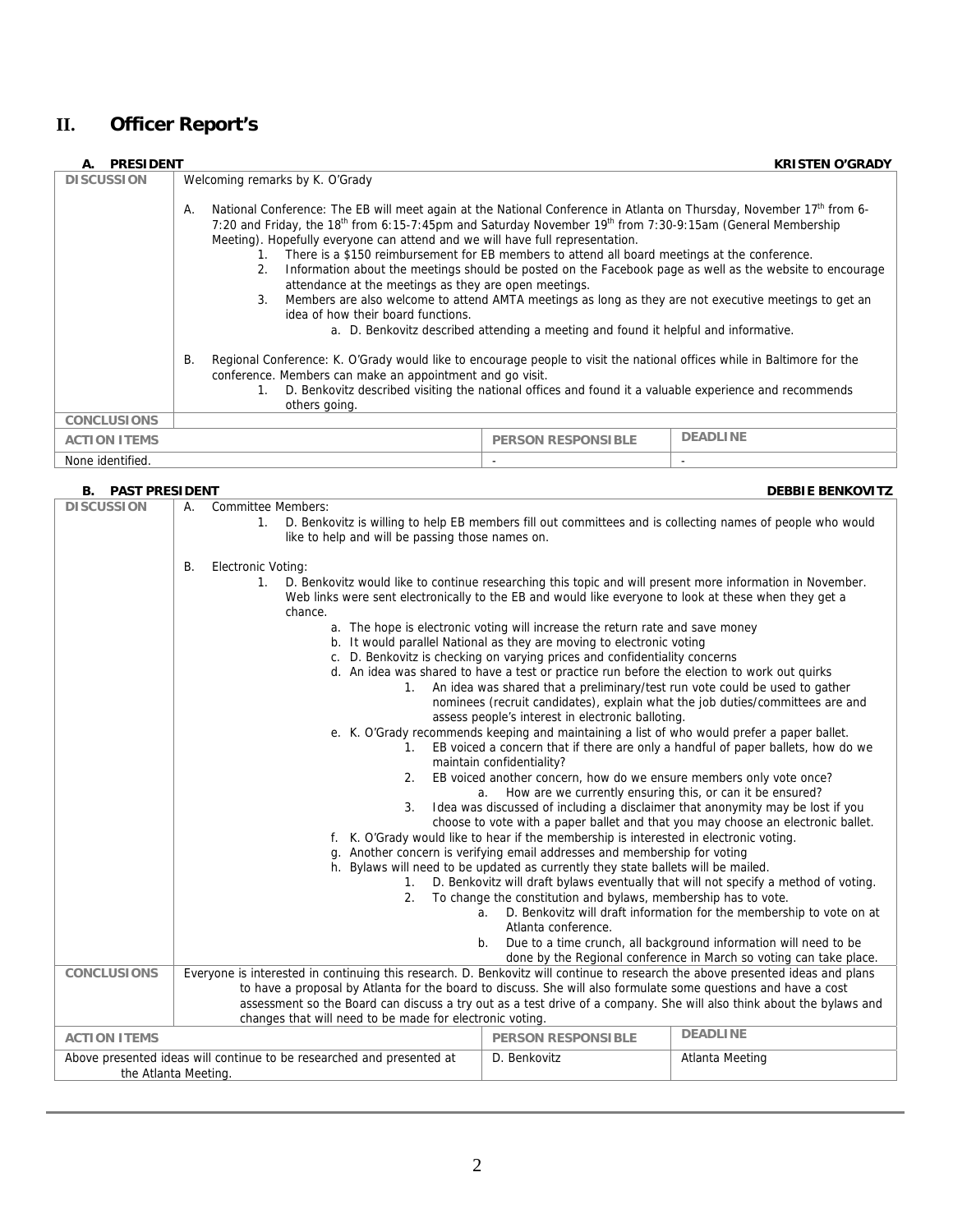| <b>ARCHIVIST</b>                                                                                                                                      |                                                                                                                                   |                                                                                                                           |                                                                        | <b>BARB WHEELER</b>                                                                                             |  |  |
|-------------------------------------------------------------------------------------------------------------------------------------------------------|-----------------------------------------------------------------------------------------------------------------------------------|---------------------------------------------------------------------------------------------------------------------------|------------------------------------------------------------------------|-----------------------------------------------------------------------------------------------------------------|--|--|
| <b>DISCUSSION</b><br>B. Wheeler would like to thank Sister Donna for all of her hard work. She would like to acknowledge her efforts and send a<br>А. |                                                                                                                                   |                                                                                                                           |                                                                        |                                                                                                                 |  |  |
|                                                                                                                                                       | statement of appreciation from the board.                                                                                         |                                                                                                                           |                                                                        |                                                                                                                 |  |  |
|                                                                                                                                                       | В.                                                                                                                                | B. Wheeler would like to revise the description of the archivist and historian and how the two positions are separated.   |                                                                        |                                                                                                                 |  |  |
|                                                                                                                                                       | C.                                                                                                                                | The archives are currently housed at Duquesne University.                                                                 |                                                                        |                                                                                                                 |  |  |
|                                                                                                                                                       |                                                                                                                                   | In the future, there should be discussion on how we archive and making sure the archives remain open to<br>1.<br>members. |                                                                        |                                                                                                                 |  |  |
|                                                                                                                                                       |                                                                                                                                   | 2.<br>The region was paying a student archivist \$1,000 a year to archive for us. Last year this was not done.            |                                                                        |                                                                                                                 |  |  |
|                                                                                                                                                       |                                                                                                                                   |                                                                                                                           |                                                                        | a. To continue this, the student should have a job description and a time sheet for accountability.             |  |  |
|                                                                                                                                                       |                                                                                                                                   |                                                                                                                           | b. The budget line is still present but there is no money in the line. |                                                                                                                 |  |  |
|                                                                                                                                                       |                                                                                                                                   | 3.                                                                                                                        |                                                                        | There had been discussion of transferring paper files to electronic media, but it had been said this may not be |  |  |
|                                                                                                                                                       |                                                                                                                                   | the best and most effective way to archive. Two hard drives were purchased for this purpose.                              |                                                                        |                                                                                                                 |  |  |
|                                                                                                                                                       |                                                                                                                                   | There had been discussion on interviewing past presidents and adding this to our archives.<br>4.                          |                                                                        |                                                                                                                 |  |  |
|                                                                                                                                                       | The Board would like to know what we send and to who do we send materials for the archives.<br>5.                                 |                                                                                                                           |                                                                        |                                                                                                                 |  |  |
|                                                                                                                                                       | The position of Archivist and Historian were split in 2002. The rationale for the split is unknown and the proposed changes<br>D. |                                                                                                                           |                                                                        |                                                                                                                 |  |  |
| were never integrated into the bylaws. Minutes from 2002-2003 will be pulled from the archives to see how it was integrated                           |                                                                                                                                   |                                                                                                                           |                                                                        |                                                                                                                 |  |  |
| so the information can be integrated into the bylaws.                                                                                                 |                                                                                                                                   |                                                                                                                           |                                                                        |                                                                                                                 |  |  |
| <b>CONCLUSIONS</b><br>Motion to send a note from the board; B. Mclean, motion carried.                                                                |                                                                                                                                   |                                                                                                                           |                                                                        |                                                                                                                 |  |  |
| A student archivist job description should be found or created.                                                                                       |                                                                                                                                   |                                                                                                                           |                                                                        |                                                                                                                 |  |  |
|                                                                                                                                                       |                                                                                                                                   | The budget money for the student archivist should be addressed.                                                           |                                                                        |                                                                                                                 |  |  |
|                                                                                                                                                       |                                                                                                                                   | Past presidents should be interviewed.                                                                                    |                                                                        |                                                                                                                 |  |  |
|                                                                                                                                                       |                                                                                                                                   | Guidelines for what should be sent to the archivist should be developed.                                                  |                                                                        |                                                                                                                 |  |  |
|                                                                                                                                                       | We should find out the rationale behind splitting the Archivist and Historian positions                                           |                                                                                                                           |                                                                        |                                                                                                                 |  |  |
| <b>DEADLINE</b><br><b>ACTION ITEMS</b><br><b>PERSON RESPONSIBLE</b>                                                                                   |                                                                                                                                   |                                                                                                                           |                                                                        |                                                                                                                 |  |  |
| A note will be drafted in appreciation of Sister Donna's hard work.                                                                                   |                                                                                                                                   |                                                                                                                           | Kristen O'Grady                                                        |                                                                                                                 |  |  |
| Find or create a student archivist job description.                                                                                                   |                                                                                                                                   |                                                                                                                           | Kristen O'Grady                                                        | <b>ASAP</b>                                                                                                     |  |  |
|                                                                                                                                                       |                                                                                                                                   | Present student archivist budget to the Finance Committee.                                                                | <b>Barb Wheeler</b>                                                    | <b>ASAP</b>                                                                                                     |  |  |
| Interview past presidents.                                                                                                                            |                                                                                                                                   |                                                                                                                           | Carol Shultis                                                          |                                                                                                                 |  |  |
|                                                                                                                                                       |                                                                                                                                   | Create quidelines for what should be sent to the archivist.                                                               | <b>Barb Wheeler</b>                                                    | <b>ASAP</b>                                                                                                     |  |  |

#### **D. VP OF MEMBERSHIP MARIE-LOUISE LYON**

| <b>D.</b> VF OF WILIVIDERSHIP | IVIANIL-LOUIJL LIUN            |                           |                 |
|-------------------------------|--------------------------------|---------------------------|-----------------|
| <b>DISCUSSION</b>             | Report included in board book. |                           |                 |
| <b>CONCLUSIONS</b>            |                                |                           |                 |
| <b>ACTION ITEMS</b>           |                                | <b>PERSON RESPONSIBLE</b> | <b>DEADLINE</b> |
| None identified.              |                                | $\overline{\phantom{a}}$  |                 |

Carol Shultis

10 Minute Recess at 7:51pm. Reconvened at 8:02pm.

Minutes should be pulled to discover the rational of the split positions

#### **E. VP OF CONFERENCE PLANNING MICHAEL VIEGA, MELISSA KING & KRISTEN O'GRADY**

| <b>DISCUSSION</b> | А. | Conference Logo: The Board approves of the logo                                                                          |
|-------------------|----|--------------------------------------------------------------------------------------------------------------------------|
|                   | В. | Conference Budget 2011-2012                                                                                              |
|                   |    | Local committee working on a line item budget (a goal of the local committee this year). The summer meeting<br>1.        |
|                   |    | went well. Team is great and dedicated to putting on a great conference.                                                 |
|                   | C. | Update Baltimore 2012 conference events                                                                                  |
|                   |    | Plenary Session and Awards/Recognition<br>1.                                                                             |
|                   |    | a. Plenary will be a celebration of Helen Bonny's life, legacy and history in the Baltimore area.                        |
|                   |    | Several people have expressed interest in coming to honor her. M. Viega is requesting more<br>1.                         |
|                   |    | names of people he can ask to come.                                                                                      |
|                   |    | A budget was proposed to offer registration/hotel for these invited quests.<br>2.                                        |
|                   |    | b. Budget proposal                                                                                                       |
|                   |    | Budget was approved by consensus.                                                                                        |
|                   |    | c. The Board feels we should have awards for Miriam Pfeiffer, Tony Wigram and Ken Bruscia to recognize their             |
|                   |    | work. Ken Bruscia will be invited to honor Helen Bonny.                                                                  |
|                   |    | d. The Board feels quidelines should be set on how to honor those who retire. An idea was proposed to form a             |
|                   |    | committee of the board that will be charged with awards.                                                                 |
|                   |    | e. Awards continued under "Other Business" section E.                                                                    |
|                   | D. | Mailings                                                                                                                 |
|                   |    | Is spending \$900 for mailings (save-the-dates) for the conference worth the money? The Board feels it is not<br>1.      |
|                   |    | worth the money.                                                                                                         |
|                   |    | The save the date and the conference logo can be added to the website and Facebook page.<br>2.                           |
|                   | Ε. | Pre-Conference Institute                                                                                                 |
|                   |    | Seung-A Kim is requesting extra funds (to pay for registration and hotel) for guests who will help her present who<br>1. |
|                   |    | are traveling from very far. The approximate cost will be \$750.                                                         |
|                   |    | a. Due to saving money elsewhere and the need for multicultural presentations, the Board approved this item              |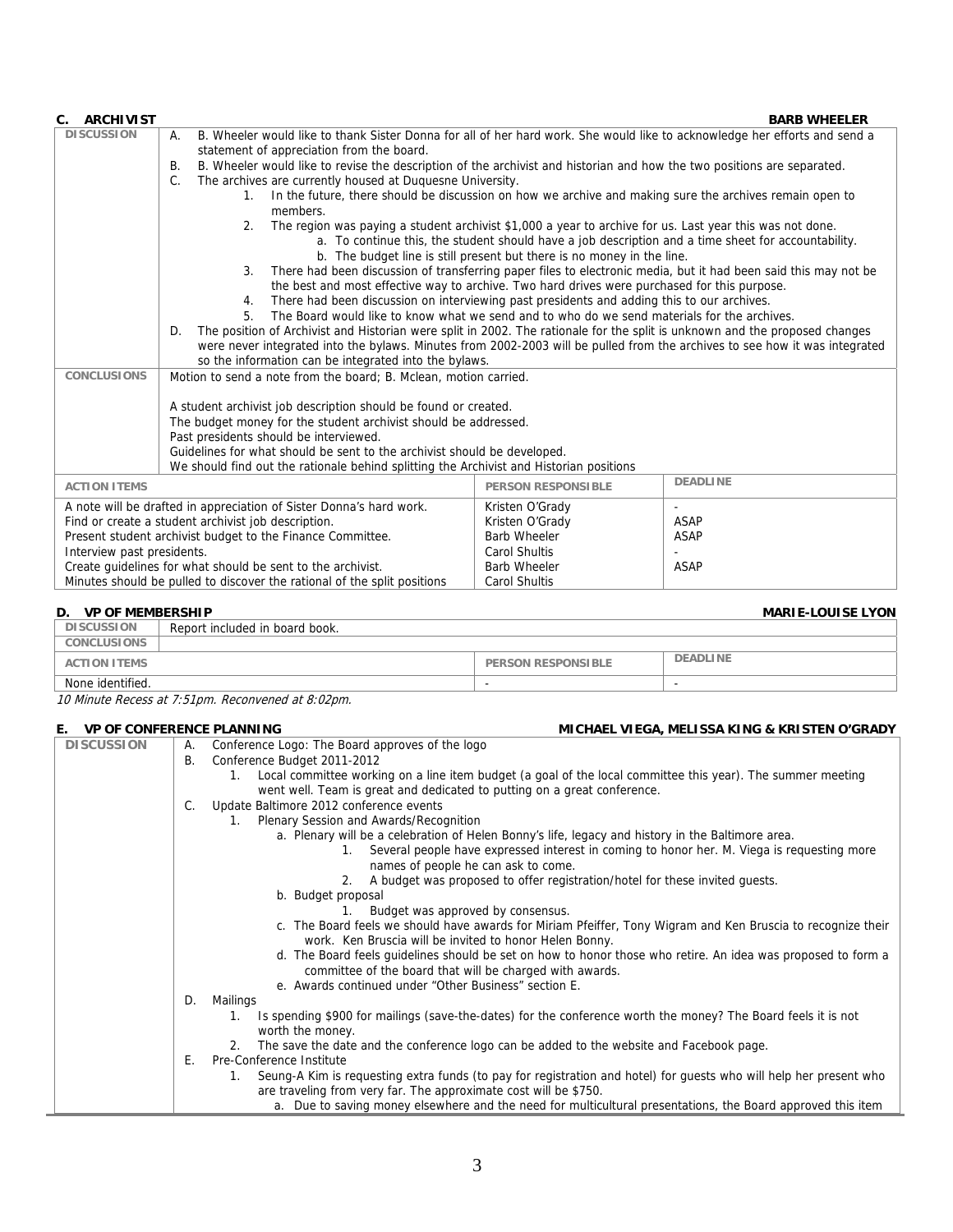|                     | by consensus.                                                                                                                                                                                                                     |                           |                 |  |  |
|---------------------|-----------------------------------------------------------------------------------------------------------------------------------------------------------------------------------------------------------------------------------|---------------------------|-----------------|--|--|
|                     | Present Proposals for 2013 conference: Melissa King<br>F.                                                                                                                                                                         |                           |                 |  |  |
|                     | M. King searched hotels in New York/Manhattan and found they are too expensive and do not have the space we<br>$\mathbf{1}_{\cdot}$<br>need. There were similar problems in Long Island and New Jersey.                           |                           |                 |  |  |
|                     | Out of the bids M. King received, there were 2 possibilities, one in Secaucus, NJ and one in Hunnington, NY. Both<br>2.<br>of these may not be good choices due to hotel cost.                                                    |                           |                 |  |  |
|                     | M. King will widen the search to include: Harrisburg, Hershey, Lancaster, and all of central PA.<br>3 <sub>1</sub>                                                                                                                |                           |                 |  |  |
|                     |                                                                                                                                                                                                                                   |                           |                 |  |  |
|                     | The Board proposes that every 3 years or 4 years we look at having the conference in the edges of region.<br>4.                                                                                                                   |                           |                 |  |  |
|                     | AMTA Presence at Regional Conference: Kristen O'Grady<br>G.                                                                                                                                                                       |                           |                 |  |  |
|                     | Due to the proximity of this year's conference to the National office, there should be a way to coordinate with the<br>office and strengthen the relationship. Perhaps having information so people can go on their own to visit. |                           |                 |  |  |
|                     | The President Elect of AMTA chooses 1 of 2 years to attend a regional conference. We want to make sure her visit<br>2.                                                                                                            |                           |                 |  |  |
|                     | is worthwhile. The Board would like to develop a plan for her visit once she decides which year she wants to                                                                                                                      |                           |                 |  |  |
|                     | attend. The Board discussed time for her to meet with the region: an hour plenary set aside for her to address the                                                                                                                |                           |                 |  |  |
|                     | region or it could be part of a business meeting. It is customary to pay for her hotel and air fare. Having her                                                                                                                   |                           |                 |  |  |
|                     |                                                                                                                                                                                                                                   |                           |                 |  |  |
|                     | available to meet during a concurrent session-being available for talks is also an idea. It is important that that<br>invitation to attend the conference come from the President of our region.                                  |                           |                 |  |  |
|                     | Discussion of CMTEs<br>Η.                                                                                                                                                                                                         |                           |                 |  |  |
|                     | How many CMTEs are appropriate per conference?<br>1.                                                                                                                                                                              |                           |                 |  |  |
|                     | Pay for CMTE presenters: we might be the only region that does this. It is not done at national.<br>2.                                                                                                                            |                           |                 |  |  |
|                     | The Board decided an ad hoc committee should be appointed to examine the use of 3 and 5 hour CMTEs at<br>3.                                                                                                                       |                           |                 |  |  |
|                     | conferences to determine the role of this kind of education and the amount that should be offered                                                                                                                                 |                           |                 |  |  |
|                     |                                                                                                                                                                                                                                   |                           |                 |  |  |
| <b>CONCLUSIONS</b>  | a. C. Shultis motioned to develop this committee, the Board approved.                                                                                                                                                             |                           |                 |  |  |
|                     | -Ken Bruscia, Miriam Pfieffer and Tony Wigram will receive awards/recognition at the conference.                                                                                                                                  |                           |                 |  |  |
|                     | -Guidelines should be created for awards. Perhaps a committee of the board should deal with awards.                                                                                                                               |                           |                 |  |  |
|                     | -Save the date mailings will no longer be mailed out as they do not appear to be cost effective.                                                                                                                                  |                           |                 |  |  |
|                     | -Guests presenting in the preconference institute will receive free hotel and registration as included in the budget.                                                                                                             |                           |                 |  |  |
|                     | -Motion to approve creating an ad hoc committee to discuss CMTEs, C. Shultis, motion carried.                                                                                                                                     |                           |                 |  |  |
| <b>ACTION ITEMS</b> |                                                                                                                                                                                                                                   | <b>PERSON RESPONSIBLE</b> | <b>DEADLINE</b> |  |  |
|                     | Awards will be created for those to be awarded.                                                                                                                                                                                   | Kristen O'Grady           | Conference      |  |  |
|                     | Creation of an ad hoc committee to discuss CMTEs.                                                                                                                                                                                 | Kristen O'Grady           |                 |  |  |

| <b>FINANCE</b><br>F. |                                                                        | <b>NOEL ANDERSON</b> |
|----------------------|------------------------------------------------------------------------|----------------------|
| <b>DISCUSSION</b>    | A. The region's financial status                                       |                      |
|                      | Last year's conference did well.<br>1.                                 |                      |
|                      | Balance of bank accounts<br>2 <sub>1</sub>                             |                      |
|                      | K. O'Grady, Legal- \$2480<br>а.                                        |                      |
|                      | M. Hricko Fay, Government relations-\$10,750<br>b.                     |                      |
|                      | K. O'Grady, Nat'l Conference reimbursement-\$5250.00<br>C.             |                      |
|                      | M. Ahola, Tuned into Rx Music-\$650<br>d.                              |                      |
|                      | M. Viega, VP conference planning-\$2000, spent \$61.05<br>е.           |                      |
|                      | T. Souhrada, Continuing Ed-\$1500, spent \$75<br>f.                    |                      |
|                      | K. O'Grady, EB meetings- \$3400, spent \$290.49<br>g.                  |                      |
|                      | G. Ritter-Cantesanu, Recording Secretary, \$200<br>h.                  |                      |
|                      | K. O'Grady, Webmaster, \$2500                                          |                      |
|                      | N. Hahna, Passages- \$250                                              |                      |
|                      | N. Hahna, Jenny Shinn-\$1800, spent \$500<br>k.                        |                      |
|                      | N. Hahna, Student Advisor-\$250                                        |                      |
|                      | N. Hahna, Students (MARAMTS) - \$3100<br>m.                            |                      |
|                      | J. Carpente, Public relations-\$2000, spent \$28<br>n.                 |                      |
|                      | N. Anderson, Accountant-\$2000<br>0.                                   |                      |
|                      | N. Anderson, Treasurer-\$150, spent \$30.12<br>p.                      |                      |
|                      | M. Lyon, VP membership-\$1805<br>q.                                    |                      |
|                      | K. O'Grady, President's discretionary- \$500 (conference awards)<br>r. |                      |
|                      | J. Neal, President-Elect-\$250 (copying by-laws)<br>S.                 |                      |
|                      | K. O'Grady, President's clerical- \$20<br>t.                           |                      |
|                      | T. Meadows, Research committee-\$3275<br>u.                            |                      |
|                      | C. Shultis, Historian-\$175<br>V.                                      |                      |
|                      | D. Benkovitz, Past-president-\$50<br>W.                                |                      |
|                      | K. O'Grady, Community Service-\$150<br>Х.                              |                      |
|                      | K. O'Grady, Philanthropy-\$150<br>у.                                   |                      |
|                      | K. O'Grady, Regional conference reimbursement- \$3000<br>Z.            |                      |
|                      | B. Sutton, VP conference planning elect-\$300<br>aa.                   |                      |
|                      | Funds in Liability Reserve<br>3.                                       |                      |
|                      | <b>Funds in General Reserve</b><br>4.                                  |                      |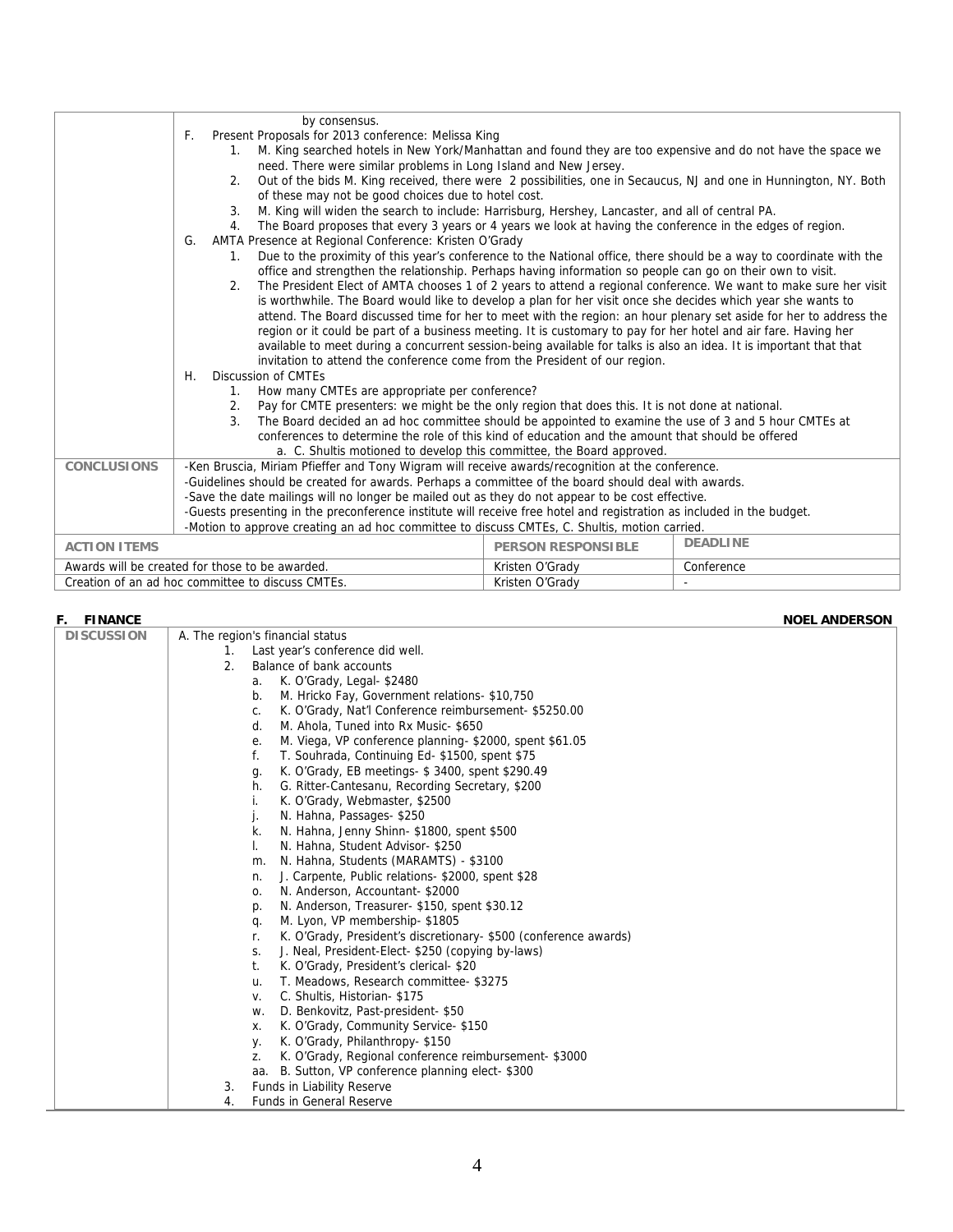|                     | Budget line representatives are responsible for treasury request form<br>5.                                           |                                                                                                                                                                                                             |  |  |  |  |
|---------------------|-----------------------------------------------------------------------------------------------------------------------|-------------------------------------------------------------------------------------------------------------------------------------------------------------------------------------------------------------|--|--|--|--|
|                     | Travel reimbursement<br>6.                                                                                            |                                                                                                                                                                                                             |  |  |  |  |
|                     |                                                                                                                       | a. Only for exec board meeting, \$15 every 100 miles up to \$100                                                                                                                                            |  |  |  |  |
|                     | 7.                                                                                                                    | Conference reimbursement                                                                                                                                                                                    |  |  |  |  |
|                     |                                                                                                                       | a. Use the conference reimbursement form. Each Assembly Delegate, Executive Board Member and National<br>Committee Representative receives \$150 but are required to attend AMTA and MAR business meetings. |  |  |  |  |
|                     |                                                                                                                       | b. You have to return the form by the deadline.                                                                                                                                                             |  |  |  |  |
|                     | 8.                                                                                                                    | For other reimbursements:                                                                                                                                                                                   |  |  |  |  |
|                     |                                                                                                                       | a. Whoever spends the money fills out the form.                                                                                                                                                             |  |  |  |  |
|                     |                                                                                                                       | b. Attach receipt and then send it to budget line representative and they'll sign it and send to Noel.                                                                                                      |  |  |  |  |
|                     |                                                                                                                       | c. Noel will check with the accountant to see if we can scan everything in and send it to her for faster                                                                                                    |  |  |  |  |
|                     |                                                                                                                       | reimbursement, and mail in hard copies later.                                                                                                                                                               |  |  |  |  |
|                     |                                                                                                                       | d. If amount is over \$200 you have to send it to K. O'Grady then N. Anderson.                                                                                                                              |  |  |  |  |
|                     | 9. N. Anderson met with the accountant for financial review (every two years this occurs). She was quoted the cost of |                                                                                                                                                                                                             |  |  |  |  |
|                     | between \$1500 and \$2000. There is \$2000 in the budget for this item. N. Anderson will get more information on      |                                                                                                                                                                                                             |  |  |  |  |
|                     | the quoted price for the review.                                                                                      |                                                                                                                                                                                                             |  |  |  |  |
| <b>CONCLUSIONS</b>  | N. Anderson will get more information for the accountant's review.                                                    |                                                                                                                                                                                                             |  |  |  |  |
| <b>ACTION ITEMS</b> | <b>DEADLINE</b><br><b>PERSON RESPONSIBLE</b>                                                                          |                                                                                                                                                                                                             |  |  |  |  |
|                     | Get more information on quote for accountant's review.<br>N. Anderson                                                 |                                                                                                                                                                                                             |  |  |  |  |

Recess at 9:24pm. Reconvened at 9:27am.

### **G.** GOVERNMENT RELATIONS CHAIR **MARIA HRICKO FAY**

| <b>DISCUSSION</b>                                                   | $\mathbf{1}$ .                                                             | <b>NYSTF</b>                                                                                                                                                                             |            |                 |
|---------------------------------------------------------------------|----------------------------------------------------------------------------|------------------------------------------------------------------------------------------------------------------------------------------------------------------------------------------|------------|-----------------|
|                                                                     |                                                                            | a. No report. Will give an update at the conference                                                                                                                                      |            |                 |
|                                                                     | b <sub>1</sub>                                                             | <b>NJSTF</b>                                                                                                                                                                             |            |                 |
|                                                                     |                                                                            | a. How to get NJSTF going again?                                                                                                                                                         |            |                 |
|                                                                     |                                                                            | Post info on Facebook page.<br>1.                                                                                                                                                        |            |                 |
|                                                                     |                                                                            | Contact NJ list serve and state association president<br>2.                                                                                                                              |            |                 |
|                                                                     |                                                                            | NJMT is recognized as an association by MAR<br>3 <sub>1</sub>                                                                                                                            |            |                 |
|                                                                     |                                                                            | Someone on at NJMT should be on GR committee<br>a.                                                                                                                                       |            |                 |
|                                                                     | C <sub>1</sub>                                                             | PASTF                                                                                                                                                                                    |            |                 |
|                                                                     |                                                                            | a. PASTF created a Google docs site for all of their documents as well as a FAQ area                                                                                                     |            |                 |
|                                                                     |                                                                            | b. PASTF currently researching a law that is affecting a lot of MT's in their area                                                                                                       |            |                 |
|                                                                     |                                                                            | c. K. O'Grady says this can go into the newsletter to try and get more people involved                                                                                                   |            |                 |
|                                                                     | d.                                                                         | VASTF                                                                                                                                                                                    |            |                 |
|                                                                     |                                                                            | a. Very strong and motivated group                                                                                                                                                       |            |                 |
|                                                                     |                                                                            | b. In the beginning stages and still deciding if licensure is correct for them                                                                                                           |            |                 |
|                                                                     |                                                                            | c. They created and ran a test survey and will be getting a survey out to the greater Virginia area                                                                                      |            |                 |
|                                                                     | е.                                                                         | Chairs of Task Forces are appointed every 2 years from volunteers                                                                                                                        |            |                 |
|                                                                     | f.                                                                         | Perhaps there should be an addition to travel policy for "other invited guests" so that chairs of the task forces can                                                                    |            |                 |
|                                                                     | attend meetings when there is something important happening in their state |                                                                                                                                                                                          |            |                 |
|                                                                     | g.                                                                         | There will be a state task force reception at the Atlanta conference.                                                                                                                    |            |                 |
|                                                                     | h.                                                                         | At the Atlanta conference there will be a presentation of the two landmark MT legislations in Nevada and North<br>Dakota.                                                                |            |                 |
|                                                                     |                                                                            |                                                                                                                                                                                          |            |                 |
|                                                                     | İ.                                                                         | AMTA and CBMT are working to create a Google Docs page so states can share information<br>Members of state task forces can get up to 20 continuing ed credits for work on the task force |            |                 |
| <b>CONCLUSIONS</b>                                                  |                                                                            |                                                                                                                                                                                          |            |                 |
|                                                                     |                                                                            |                                                                                                                                                                                          |            | <b>DEADLINE</b> |
| <b>ACTION ITEMS</b>                                                 |                                                                            | <b>PERSON RESPONSIBLE</b>                                                                                                                                                                |            |                 |
| Contact NJMT president and list serve to recruit for NJSTF          |                                                                            | M. Hricko Fay                                                                                                                                                                            |            |                 |
| Contact NJMT to see who is supposed to be on the GR committee       |                                                                            | M. Hricko Fay                                                                                                                                                                            |            |                 |
| Check archives for affiliation agreement between NJMT and MAR       |                                                                            | C. Shultis                                                                                                                                                                               |            |                 |
| Look up NJMT constitution and bylaws and see if AMTA should look at |                                                                            |                                                                                                                                                                                          | K. O'Grady |                 |
| their bylaws                                                        |                                                                            |                                                                                                                                                                                          |            |                 |

### **H. PUBLIC RELATIONS KRISTEN O'GRADY FOR JOHN CARPENTE**

| <b>DISCUSSION</b> | J. Carpente submitted a report to the board book.                                                                   |
|-------------------|---------------------------------------------------------------------------------------------------------------------|
|                   |                                                                                                                     |
|                   | Large PR committee                                                                                                  |
|                   | Approximately 700 members on the MAR-AMTA Facebook page                                                             |
|                   | J. Carpente proposed that the his committee members create Powerpoints to be used by the general membership<br>3.   |
|                   | He wants these PPTs on the MAR website so the public can access them easily<br>a.                                   |
|                   | Each PPT can be tailored to a population/purpose<br>b.                                                              |
|                   | The Board feels they should approve these PPTs before they are distributed                                          |
|                   | J. Carpente wants to post information on how to contact committee members so they may assist the public in their PR |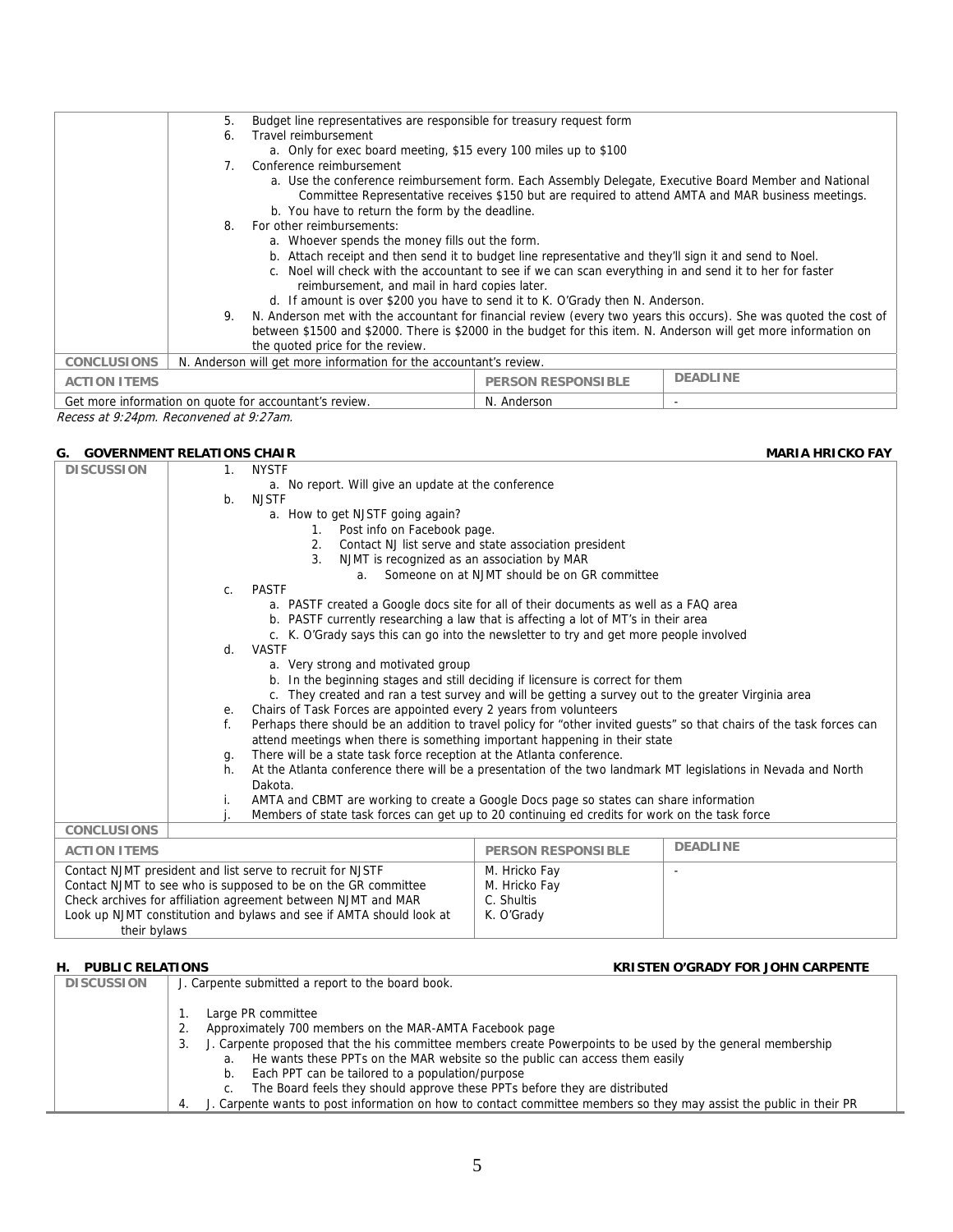|                                                                  | needs<br>5.<br>J. Carpente plans to present a concurrent session at the conference on PR needs and what MAR has to offer, etc.<br>J. Carpente proposes adding the Facebook page to materials, etc. The Board agrees by consensus.<br>6.<br>J. Carpente proposes that members contact AMTA directly to request PR materials (handouts). The Board feels that a<br>7.<br>member of the PR Committee should be the liaison between MAR and AMTA for the materials rather than members<br>contacting AMTA directly. A. Gadberry agreed to do this committee job. The Board feels the committee should create a<br>position for this job rather than it being a person. J. Carpente as the PR chair should get a copy of all requests for materials<br>for his records.<br>J. Carpente requests to no longer use posterboards (the displays members can access through the PR committee) and<br>8.<br>convert these materials to PowerPoints. The Board agreed by consensus that these displays should be continued to be used<br>as they are professionally made displays.<br>J. Carpente asks what is the benefit of the PR Booth at National. The Board agreed by consensus that we should continue<br>9.<br>to have a booth at conferences to showcase our region to other regions, vendors, guests, etc.<br>10. Should there be another historical display at the National Conference? The Board feels yes, if it is displayed in a way<br>conference members can view it.<br>11. J. Carpente feels the projector MAR loans to members is bulky and difficult to transport in luggage, etc. The Board agrees<br>by consensus to pay members' baggage fee if they need to transport this equipment if needed.<br>12. The Board feels the PR Committee should gather ideas on more portable PR materials.<br>13. The Board congratulates J. Carpente on his large committee. |                           |                 |  |
|------------------------------------------------------------------|----------------------------------------------------------------------------------------------------------------------------------------------------------------------------------------------------------------------------------------------------------------------------------------------------------------------------------------------------------------------------------------------------------------------------------------------------------------------------------------------------------------------------------------------------------------------------------------------------------------------------------------------------------------------------------------------------------------------------------------------------------------------------------------------------------------------------------------------------------------------------------------------------------------------------------------------------------------------------------------------------------------------------------------------------------------------------------------------------------------------------------------------------------------------------------------------------------------------------------------------------------------------------------------------------------------------------------------------------------------------------------------------------------------------------------------------------------------------------------------------------------------------------------------------------------------------------------------------------------------------------------------------------------------------------------------------------------------------------------------------------------------------------------------------------------------------------------------------------------------------------|---------------------------|-----------------|--|
| <b>CONCLUSIONS</b>                                               | The Board agrees by consensus to add the Facebook page to materials, etc.<br>The Board agrees by consensus to continue to have members contact the PR committee for materials from AMTA.                                                                                                                                                                                                                                                                                                                                                                                                                                                                                                                                                                                                                                                                                                                                                                                                                                                                                                                                                                                                                                                                                                                                                                                                                                                                                                                                                                                                                                                                                                                                                                                                                                                                                   |                           |                 |  |
|                                                                  | The Board agrees by consensus to continue to offer the displays to the members.                                                                                                                                                                                                                                                                                                                                                                                                                                                                                                                                                                                                                                                                                                                                                                                                                                                                                                                                                                                                                                                                                                                                                                                                                                                                                                                                                                                                                                                                                                                                                                                                                                                                                                                                                                                            |                           |                 |  |
|                                                                  | The Board agrees by consensus to continue having a PR Booth at the National Conference.<br>The Board agrees by consensus to have a historical display at National if it is displayed appropriately.                                                                                                                                                                                                                                                                                                                                                                                                                                                                                                                                                                                                                                                                                                                                                                                                                                                                                                                                                                                                                                                                                                                                                                                                                                                                                                                                                                                                                                                                                                                                                                                                                                                                        |                           |                 |  |
|                                                                  | The Board agrees by consensus to pay members' baggage fee if needed to transport the projector.                                                                                                                                                                                                                                                                                                                                                                                                                                                                                                                                                                                                                                                                                                                                                                                                                                                                                                                                                                                                                                                                                                                                                                                                                                                                                                                                                                                                                                                                                                                                                                                                                                                                                                                                                                            |                           |                 |  |
| <b>ACTION ITEMS</b>                                              |                                                                                                                                                                                                                                                                                                                                                                                                                                                                                                                                                                                                                                                                                                                                                                                                                                                                                                                                                                                                                                                                                                                                                                                                                                                                                                                                                                                                                                                                                                                                                                                                                                                                                                                                                                                                                                                                            | <b>PERSON RESPONSIBLE</b> | <b>DEADLINE</b> |  |
| More information on PR ideas should be presented at the National |                                                                                                                                                                                                                                                                                                                                                                                                                                                                                                                                                                                                                                                                                                                                                                                                                                                                                                                                                                                                                                                                                                                                                                                                                                                                                                                                                                                                                                                                                                                                                                                                                                                                                                                                                                                                                                                                            | J. Carpente               | Conference      |  |
| Conference.                                                      |                                                                                                                                                                                                                                                                                                                                                                                                                                                                                                                                                                                                                                                                                                                                                                                                                                                                                                                                                                                                                                                                                                                                                                                                                                                                                                                                                                                                                                                                                                                                                                                                                                                                                                                                                                                                                                                                            | J. Carpente               | Conference      |  |
| Gather ideas on more portable PR materials.                      |                                                                                                                                                                                                                                                                                                                                                                                                                                                                                                                                                                                                                                                                                                                                                                                                                                                                                                                                                                                                                                                                                                                                                                                                                                                                                                                                                                                                                                                                                                                                                                                                                                                                                                                                                                                                                                                                            |                           |                 |  |

#### **I. STUDENT AFFAIRS ADVISOR NICOLE HAHNA**

| 310DENI AFFAIRS ADVISUR |                                                                                                                             |                                                                                                                     |  | INIGULE FIAFINA |  |
|-------------------------|-----------------------------------------------------------------------------------------------------------------------------|---------------------------------------------------------------------------------------------------------------------|--|-----------------|--|
| <b>DISCUSSION</b>       | 1.                                                                                                                          | MARAMTS have been very busy this summer creating a new slate. Students have great ideas. They have created a Google |  |                 |  |
|                         |                                                                                                                             | docs site where they have posted everyone's job duties. They have also created MARAMTS email addresses.             |  |                 |  |
|                         | 2.                                                                                                                          | To contact N. Hahna for this position, her new email address is: Maramtsadvisor@gmail.com                           |  |                 |  |
|                         | 3.                                                                                                                          | Students are working on bylaws changes.                                                                             |  |                 |  |
|                         | 4.                                                                                                                          | There are some missing bylaws that would have been useful such as:                                                  |  |                 |  |
|                         |                                                                                                                             | Appropriate use of donation funds to maintain a nonprofit status<br>a.                                              |  |                 |  |
|                         |                                                                                                                             | Clarify what to do if there is a vacancy in positions<br>b.                                                         |  |                 |  |
|                         |                                                                                                                             | MAR does not list MARAMTS specifically in the bylaws. It is suggest that it be listed as an acronym and<br>C.       |  |                 |  |
|                         |                                                                                                                             | financial ties, etc.                                                                                                |  |                 |  |
|                         | 5.                                                                                                                          | Passages will be amazing. Registration extended to Oct. 10. Free conference.                                        |  |                 |  |
|                         |                                                                                                                             | Discussion on reimbursing N. Hahna for attending Passages. Approved by consensus.<br>a.                             |  |                 |  |
|                         | N. Hahna will be contacting clinical training directors soon about scholarships.<br>6.                                      |                                                                                                                     |  |                 |  |
|                         | At this point, N. Hahna requested to speak now on item B in new business. There were no objections. (See item B under<br>7. |                                                                                                                     |  |                 |  |
|                         |                                                                                                                             | New Business).                                                                                                      |  |                 |  |
| <b>CONCLUSIONS</b>      |                                                                                                                             | N. Hahna will be reimbursed for attending Passages. Approved by consensus.                                          |  |                 |  |
| <b>ACTION ITEMS</b>     | <b>DEADLINE</b><br><b>PERSON RESPONSIBLE</b>                                                                                |                                                                                                                     |  |                 |  |
| None identified.        |                                                                                                                             |                                                                                                                     |  |                 |  |

#### **J. NEWSLETTER EDITOR DEBBIE BENKOVITZ FOR MARK AHOLA**

| <b>DISCUSSION</b>   | M. Ahola submitted a report in the Board Book.                                                       |                                                                                                                       |                           |                 |
|---------------------|------------------------------------------------------------------------------------------------------|-----------------------------------------------------------------------------------------------------------------------|---------------------------|-----------------|
|                     |                                                                                                      | Each chair can submit a blurb for the newsletter (task forces in area should submit to M. Hricko Fay)                 |                           |                 |
|                     | 3.                                                                                                   | M. Ahola hopes the newsletter will be ready for Board members by Oct 9 and will go out following weekend. M. Ahola is |                           |                 |
|                     |                                                                                                      | requesting the Board to look over the copy.                                                                           |                           |                 |
|                     | a. The Board doesn't usually look over or approve the newsletters, but will this time                |                                                                                                                       |                           |                 |
|                     | b. Committees/committee members and task forces can submit things to him through their board member. |                                                                                                                       |                           |                 |
| <b>CONCLUSIONS</b>  |                                                                                                      |                                                                                                                       |                           |                 |
| <b>ACTION ITEMS</b> |                                                                                                      |                                                                                                                       | <b>PERSON RESPONSIBLE</b> | <b>DEADLINE</b> |
| None identified.    |                                                                                                      |                                                                                                                       | -                         |                 |
|                     |                                                                                                      |                                                                                                                       |                           |                 |

### **K. VP OF MARAMTS EMILY WALSH**

| <b>DISCUSSION</b> | Tote bags that were sold at the last conference are now available online for \$12 with free shipping. They will also be |
|-------------------|-------------------------------------------------------------------------------------------------------------------------|
|                   |                                                                                                                         |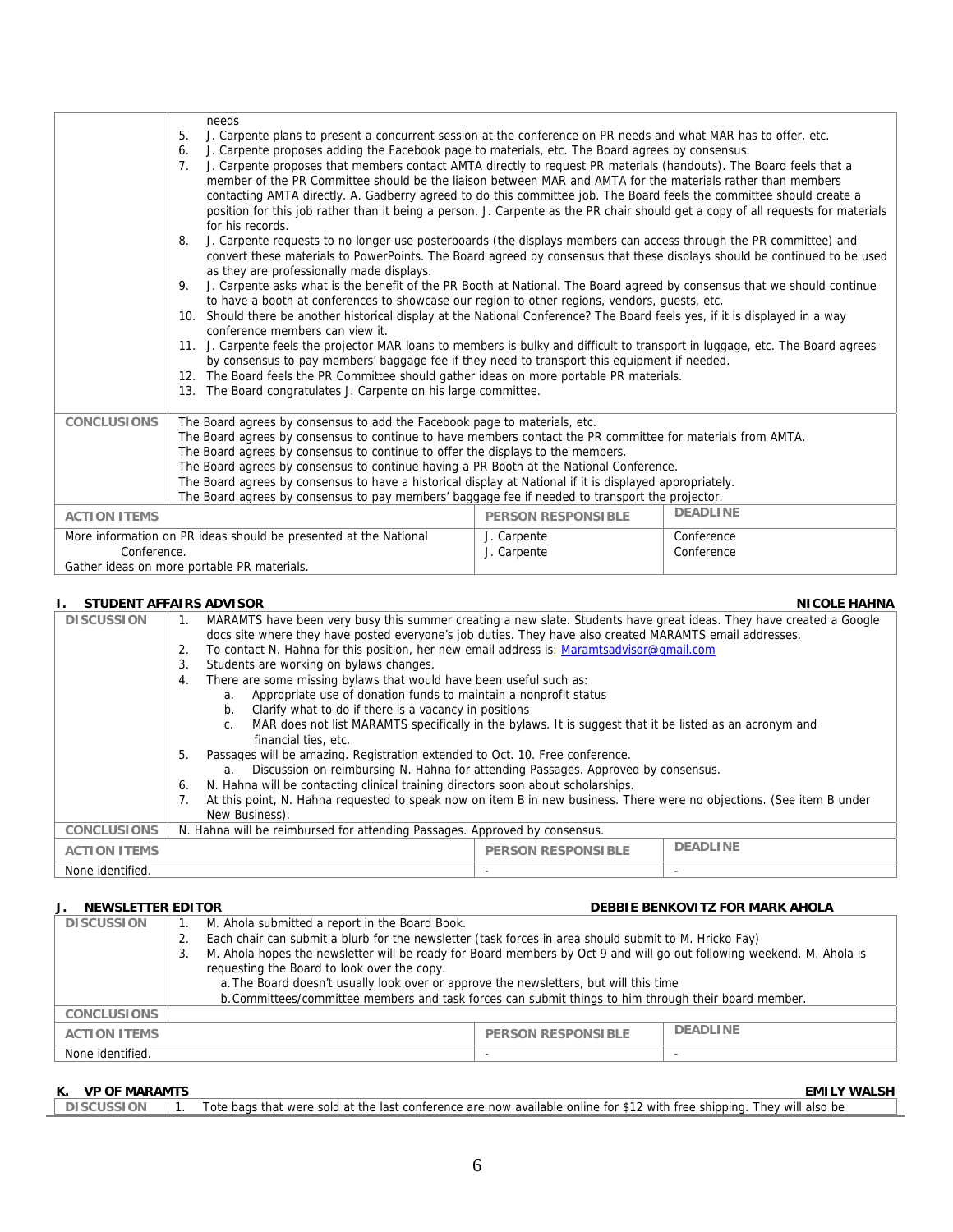|                     | available at National (sold at our booth).                                                                            |  |  |
|---------------------|-----------------------------------------------------------------------------------------------------------------------|--|--|
|                     | For a Spring fund raiser water bottles or tumble coffee mugs are being considered.                                    |  |  |
|                     | The students switched from a Yahoo Group to Google Docs to share their information among members.<br>3                |  |  |
|                     | Emails will now be passed down from one member to the next to make things easier.<br>4.                               |  |  |
|                     | A new handbook for MARAMTS Eboard with specific duties and time lines is being created.<br>. ს                        |  |  |
|                     | Would like to request MARAMTS to be listed as a connected organization in the bylaws adding clarity to show the<br>6. |  |  |
|                     | relationship. The Board agrees by consensus. (See item B under New Business)                                          |  |  |
| <b>CONCLUSIONS</b>  | See item B under New Business for information on the Bylaws.                                                          |  |  |
| <b>ACTION ITEMS</b> | <b>DEADLINE</b><br><b>PERSON RESPONSIBLE</b>                                                                          |  |  |
|                     |                                                                                                                       |  |  |

## **III. OTHER BUSINESS**

| А.                  | AMTA POLICY ON THE USE OF ACRONYMS                                                                                             |                           | <b>KRISTEN O'GRADY</b> |
|---------------------|--------------------------------------------------------------------------------------------------------------------------------|---------------------------|------------------------|
| <b>DISCUSSION</b>   | The policy should be disseminated on the Facebook page and in the newsletter.                                                  |                           |                        |
|                     | The policy takes effect Jan. 1, 2012.<br>a.                                                                                    |                           |                        |
|                     | It will limit the amount of initials after people's names so it is clearer and less confusing to the public.<br>b.             |                           |                        |
|                     | At conference, we should make sure everyone's name is put that way. It will be discussed by the conference<br>C.<br>committee. |                           |                        |
|                     | CBMT asked a long time ago for MT-BC to be last. We need more clarity on this.<br>d.                                           |                           |                        |
|                     | Encourage people to check their email signatures as well. On these signatures, members can continue to write out<br>е.         |                           |                        |
|                     | MT-BC, but they can no longer have acronyms for other MT designations.                                                         |                           |                        |
| <b>CONCLUSIONS</b>  | More clarity is needed on the placement of MT-BC                                                                               |                           |                        |
| <b>ACTION ITEMS</b> |                                                                                                                                | <b>PERSON RESPONSIBLE</b> | <b>DEADLINE</b>        |
|                     | More clarity on the placement of MT-BC will be requested.                                                                      | K. O'Grady                |                        |

#### **B. REGIONAL STUDENT ORGANIZATION KRISTEN O'GRADY**

| <b>DISCUSSION</b>                                                                      | In regards to a memo from AMTA:<br>1.                                                                           |                                                                                                                  |  |  |
|----------------------------------------------------------------------------------------|-----------------------------------------------------------------------------------------------------------------|------------------------------------------------------------------------------------------------------------------|--|--|
|                                                                                        | While MAR has ties to MARAMTS, it is not specified anywhere. The relationship should be more specifically<br>a. |                                                                                                                  |  |  |
|                                                                                        | delineated to clear up discrepancies with money, etc.                                                           |                                                                                                                  |  |  |
|                                                                                        | The Constitution and Bylaws Committee look into making sure statement of relationship between mar and<br>b.     |                                                                                                                  |  |  |
|                                                                                        | MARAMTS.                                                                                                        |                                                                                                                  |  |  |
|                                                                                        | Banking should be done same way to keep tax exempt status.<br>C.                                                |                                                                                                                  |  |  |
|                                                                                        | Signature cards: who should have access for money and be able to sign? Should MAR treasurer be on there?<br>d.  |                                                                                                                  |  |  |
|                                                                                        |                                                                                                                 | Currently N. Hahna and K. O'Grady are the signers. It does not say in the bylaws that MAR has any responsibility |  |  |
|                                                                                        | for MARAMTS.                                                                                                    |                                                                                                                  |  |  |
|                                                                                        | There is no statement as to why there is a student advisor. This should be added to the bylaws.<br>е.           |                                                                                                                  |  |  |
|                                                                                        | MARAMTS student accounts should be aligned with MAR and AMTA to maintain clarity and tax exempt status.         |                                                                                                                  |  |  |
| <b>CONCLUSIONS</b>                                                                     | A statement of relationship should be created to describe the relationship between MAR and MARAMTS.             |                                                                                                                  |  |  |
| <b>DEADLINE</b><br><b>PERSON RESPONSIBLE</b><br><b>ACTION ITEMS</b>                    |                                                                                                                 |                                                                                                                  |  |  |
| Develop a statement of relationship between MAR and MARAMTS<br>Constitution and Bylaws |                                                                                                                 |                                                                                                                  |  |  |
|                                                                                        | Committee                                                                                                       |                                                                                                                  |  |  |
|                                                                                        |                                                                                                                 |                                                                                                                  |  |  |

#### C. REQUEST FROM AMTA TO KEEP A LIST OF ACCOMPLISHMENTS **CONSIDERING A CONSIDERING** C. SHULSTIS

| <b>DISCUSSION</b>                                                                                                                      | AMTA would like the Board members to keep a running list of accomplishments and such so we can quickly put together |            |  |
|----------------------------------------------------------------------------------------------------------------------------------------|---------------------------------------------------------------------------------------------------------------------|------------|--|
|                                                                                                                                        | things we've done as a region to contribute to their overall list of things they keep.                              |            |  |
| AMTA would like members to keep a list of accomplishments but more information is needed on what we should list.<br><b>CONCLUSIONS</b> |                                                                                                                     |            |  |
| <b>DEADLINE</b><br><b>PERSON RESPONSIBLE</b><br><b>ACTION ITEMS</b>                                                                    |                                                                                                                     |            |  |
| More clarity is needed on what AMTA would like us to list.                                                                             |                                                                                                                     | K. O'Grady |  |

#### **D. EQUALITY IN TRAVEL DISTANCE D. BENKOVITZ**

| <b>DISCUSSION</b>   | Could we look for a more central location for the Board Meetings?<br>a. A more central location may allow better and easier student attendance as well.<br>Next September a location will be sought out so that no one's drive exceeds 6 hours.<br>b.<br>The Board will look at the possibility of an entire Saturday meeting rather than 2 half days (with possibly of 2 night stay).<br>2.<br>Also the possibility of some socializing time. |                 |  |  |
|---------------------|------------------------------------------------------------------------------------------------------------------------------------------------------------------------------------------------------------------------------------------------------------------------------------------------------------------------------------------------------------------------------------------------------------------------------------------------|-----------------|--|--|
|                     | Another possibility is starting earlier (perhaps 5) so that the Board can break for dinner for socializing.<br>3.                                                                                                                                                                                                                                                                                                                              |                 |  |  |
|                     | There is a possibility of a funder for our meetings.<br>4.                                                                                                                                                                                                                                                                                                                                                                                     |                 |  |  |
| <b>CONCLUSIONS</b>  | A more central meeting location is preferred.                                                                                                                                                                                                                                                                                                                                                                                                  |                 |  |  |
| <b>ACTION ITEMS</b> | <b>PERSON RESPONSIBLE</b>                                                                                                                                                                                                                                                                                                                                                                                                                      | <b>DEADLINE</b> |  |  |
|                     |                                                                                                                                                                                                                                                                                                                                                                                                                                                |                 |  |  |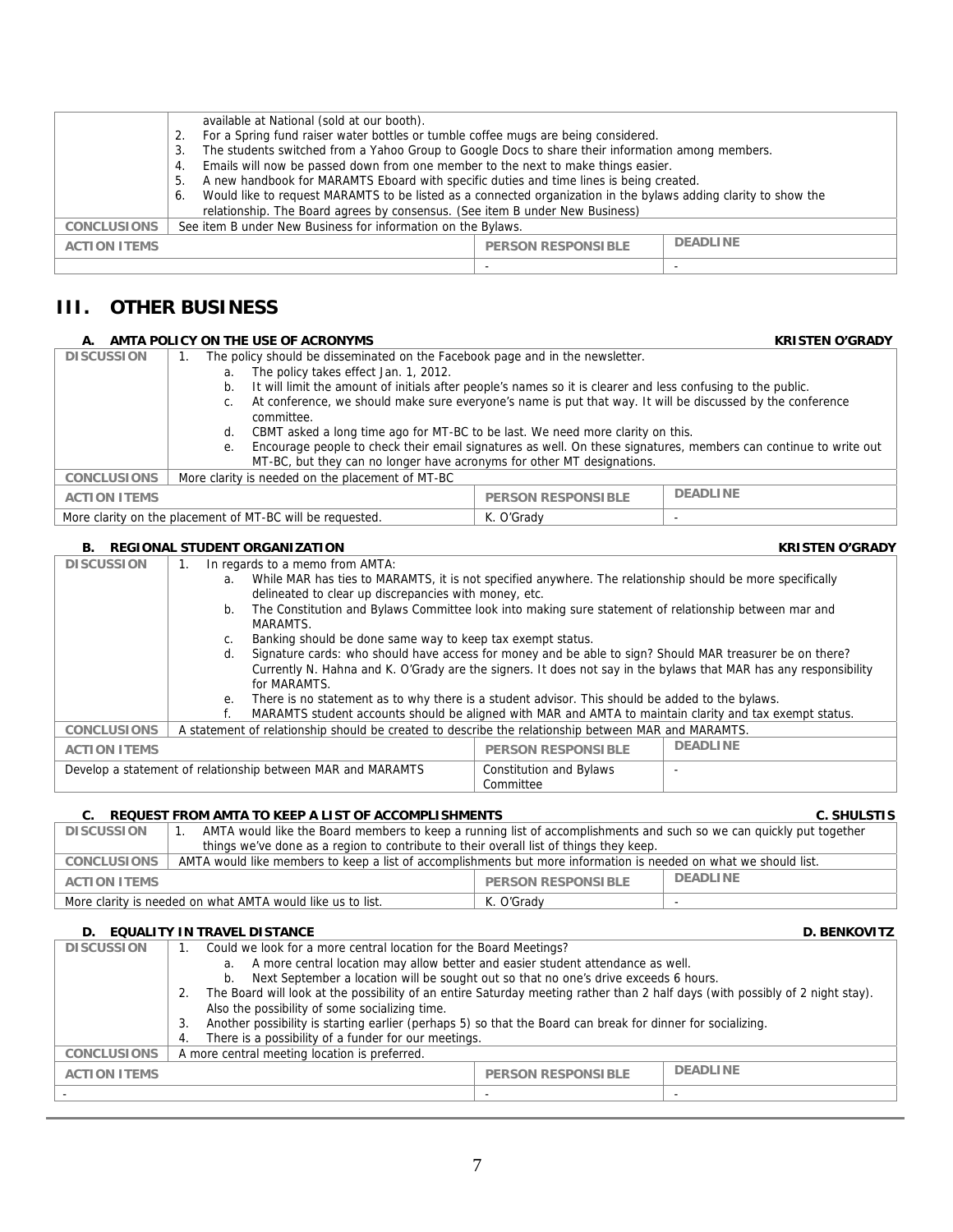#### **E. AWARDS REVISITED CAROL SHULSTIS**<br>DISCUSSION 1. Awards weren't given out last year so now we should make sure the awards typically given at opening ceremony are given 1. Awards weren't given out last year so now we should make sure the awards typically given at opening ceremony are given out again. a. In the past this has been the president's job. b. Last year when the membership was asked for submissions for rewards, none were submitted so no awards were given out. 2. There should be written down rules/procedures for awards with the awards defined. 3. Definitions we tentatively have: a. Advocacy award-an award that can go to a non-MT professional/organization that has shown support to the MT field or created MT jobs. This is usually locally done by the local committee making recommendations to president. b. Service awards-someone in profession who has done exemplary service within the past year or something similar c. Presidential awards-an award given based on president's judgment. d. Lifetime achievement award-for a lifetime of service. e. All of these should be in our bylaws 4. The president purchases plaques for awards. 5. K. O'Grady will put together an ad hoc committee to create definitions or find old definitions for awards. The ad hoc committee will work on definitions, defining who is responsible for the awards, how the awards will be submitted/given out, the process and recreating forms among other responsibilities. 6. Once the awards are better defined we can move forward with it. In the mean time, if members think of people they would like honored they should let the president know. 7. A list of past award recipients should be compiled and could be added to our website. **CONCLUSIONS** There should be written down rules/procedures for awards and definitions of awards in MAR's bylaws. The president purchases plaques for awards. An ad hoc committee will be created to address awards. A list of past award recipients should be compiled. **ACTION ITEMS** PERSON RESPONSIBLE **DEADLINE** Creation of ad hoc committee to address awards. A list of past award recipients should be compiled. Kristen O'Grady Kristen O'Grady -

### **F. OTHER NEW BUSINESS**

| <b>DISCUSSION</b>   | The Assembly Delegates report was not included on the agenda. It is included in the board book.                                                                                                                                                                        |                           |                 |  |
|---------------------|------------------------------------------------------------------------------------------------------------------------------------------------------------------------------------------------------------------------------------------------------------------------|---------------------------|-----------------|--|
|                     | Should there be more social time at conference for regular attendees. A consensus from the membership would be nice as<br>there have been times the attendees have requested more breakout sessions and at other times they have suggested<br>more socialization time. |                           |                 |  |
| <b>CONCLUSIONS</b>  |                                                                                                                                                                                                                                                                        |                           |                 |  |
| <b>ACTION ITEMS</b> |                                                                                                                                                                                                                                                                        | <b>PERSON RESPONSIBLE</b> | <b>DEADLINE</b> |  |
|                     |                                                                                                                                                                                                                                                                        |                           |                 |  |

## **IV. GOOD AND WELFARE**

#### **A. RECOGNITIONS**

| <b>DISCUSSION</b>    | D. Benkovitz would like to express her gratitude to Maria Fay for setting up this meeting and picking up the ball quickly where<br>Sister Miriam left off.                                                                                                  |                           |                 |  |  |
|----------------------|-------------------------------------------------------------------------------------------------------------------------------------------------------------------------------------------------------------------------------------------------------------|---------------------------|-----------------|--|--|
|                      | K. O'Grady would like to thank Deb Benkovitz and Maria Fay for putting this all together. And to everybody for making the trek<br>out in the weather. She is excited about new people on the board and thinks this has been very productive time so<br>far. |                           |                 |  |  |
|                      | M. Fay would like to thank everyone and express that if the Board chooses to meet here again it is ok.                                                                                                                                                      |                           |                 |  |  |
|                      | C. Shultis is happy to be part of this board once again.                                                                                                                                                                                                    |                           |                 |  |  |
| <b>CONCLUSIONS</b>   | $\overline{\phantom{0}}$                                                                                                                                                                                                                                    |                           |                 |  |  |
| <b>ACTION ITEMS-</b> |                                                                                                                                                                                                                                                             | <b>PERSON RESPONSIBLE</b> | <b>DEADLINE</b> |  |  |
| None Identified.     |                                                                                                                                                                                                                                                             |                           |                 |  |  |

## **V. ADJOURNMENT**

| MOTION TO ADJOURN     | M. Viega     |
|-----------------------|--------------|
| <b>MEETING CLOSED</b> | At 11:42 am. |